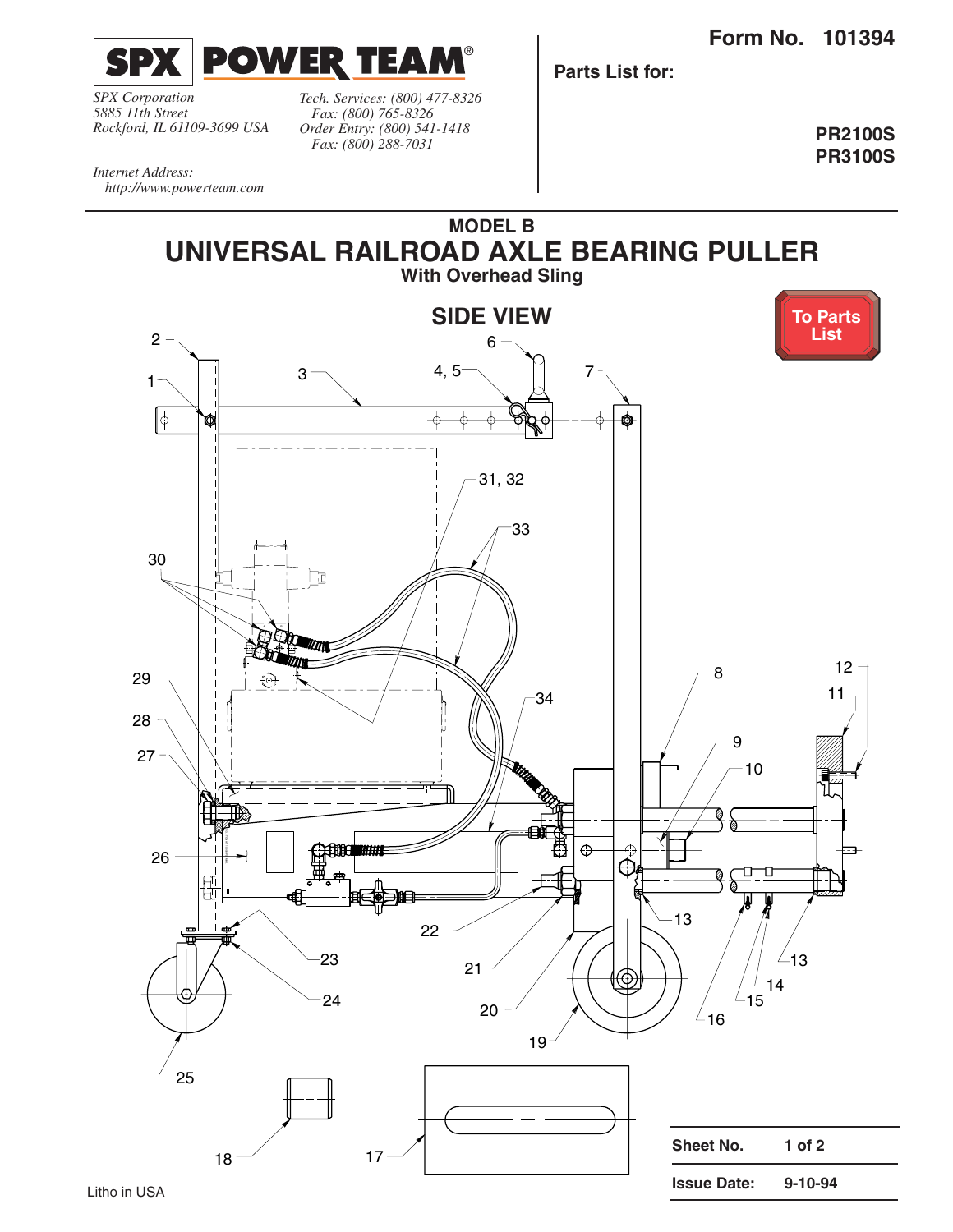<span id="page-1-0"></span>

| <b>Item</b><br>No. | Part<br>No. | No.<br>Req'd<br><b>Description</b> |                                     | <b>Item</b><br>No. | Part<br>No. | <b>Description</b> |                                                    |  |  |
|--------------------|-------------|------------------------------------|-------------------------------------|--------------------|-------------|--------------------|----------------------------------------------------|--|--|
| 1                  | 15013       | $\mathbf{2}^{\prime}$              | Locknut (1/2-13 UNC)                | 21                 |             | 4                  | Hex Nut (1-1/4-12 UNF;                             |  |  |
| $\overline{c}$     | 42928       |                                    | <b>Rear Support Bracket</b>         |                    |             |                    | Torque to 100 ft. lbs.                             |  |  |
| 3                  | 37715       |                                    | Cross Tube                          |                    |             |                    | See note below)                                    |  |  |
| 4                  | 17784       |                                    | Clevis Pin                          | 22                 |             | 4                  | Tie Rod (Torque to 100 ft. lbs.                    |  |  |
| 5                  | 14528       |                                    | Hair Pin Clip                       | 23                 | 10049       | 4                  | See note below)<br>Cap Screw (3/8-16 UNC X 1" Lg.) |  |  |
| 6                  | 37718       |                                    | <b>Lifting Bracket</b><br><b>To</b> | 24                 | 12013       | 4                  | Locknut (3/8-16 UNC)                               |  |  |
| 7                  | 51130       | 2                                  | Strap<br><b>Drawing</b>             | 25                 | 17785       |                    | <b>Swivel Caster</b>                               |  |  |
| 8                  | 20001       |                                    | Coupling Pin                        | $*26$              | 64559       |                    | <b>Cylinder Assembly</b>                           |  |  |
| 9                  | 30413       |                                    | Adapter                             |                    |             |                    | (See Form No. 101390)                              |  |  |
| 10                 | 30414       |                                    | Guide Tube Coupler                  | 27                 | 15081       | 2                  | Cap Screw                                          |  |  |
| 11                 | 420845      |                                    | <b>Pulling Shoe</b>                 |                    |             |                    | (#1-8 UNC X 1-1/2 Lg.)                             |  |  |
| 12                 | 11214       | 3                                  | Cap Screw (1/2-13 UNC X 2" Lg.)     | 28                 | 251558      | 2                  | Lockwasher (For 1" bolt)                           |  |  |
| 13                 | ---         | 8                                  | Soft Spacer *See note below)        | 29                 | 58492OR9    |                    | <b>Pump Mounting Bracket</b>                       |  |  |
| 14                 | 21498       | 4                                  | Cap Screw (3/8-16 x 2" Lg.)         |                    |             | 3                  |                                                    |  |  |
| 15                 | 10204       | 4                                  | Hex Nut (3/8-16 UNC)                | 30                 | 10474       |                    | 90° Elbow Fitting                                  |  |  |
| 16                 | 420372WH2   | 2                                  | <b>Installer Tube Cradle</b>        | 31                 | 9678        |                    | 45° Elbow                                          |  |  |
| 17                 | 30416       |                                    |                                     | 32                 | 11543       |                    | Gauge                                              |  |  |
|                    |             |                                    | Installing Tube                     | 33                 | 36891       | 2                  | Hose Assembly                                      |  |  |
| 18                 | 21260       |                                    | Forcing Plug Adapter                | *34                | 309221      | 2                  | <b>Trade Name Decal</b>                            |  |  |
| 19                 | 17786       | 2                                  | Wheel $(8")$                        |                    |             |                    |                                                    |  |  |
| $*20$              | 64549       |                                    | <b>Cylinder Mounting Plate</b>      |                    |             |                    |                                                    |  |  |

**NOTE: Items 13, 21 & 22 must be replaced at the same time. Order Kit No. 300673.**

## **OIL LINE HOOKUP**



**Note: #64564 cylinder mounting and plate assembly includes all parts on this page that are marked with an asterisk (\*).**

## **ASSEMBLY NOTE:**

1. Thread cylinder into mounting plate until bottomed out. Back out cylinder two turns and apply Loctite 242 to last two threads only. Turn cylinder in one to two turns until port holes in cylinder are lined up with holes on right side of mounting plate as shown.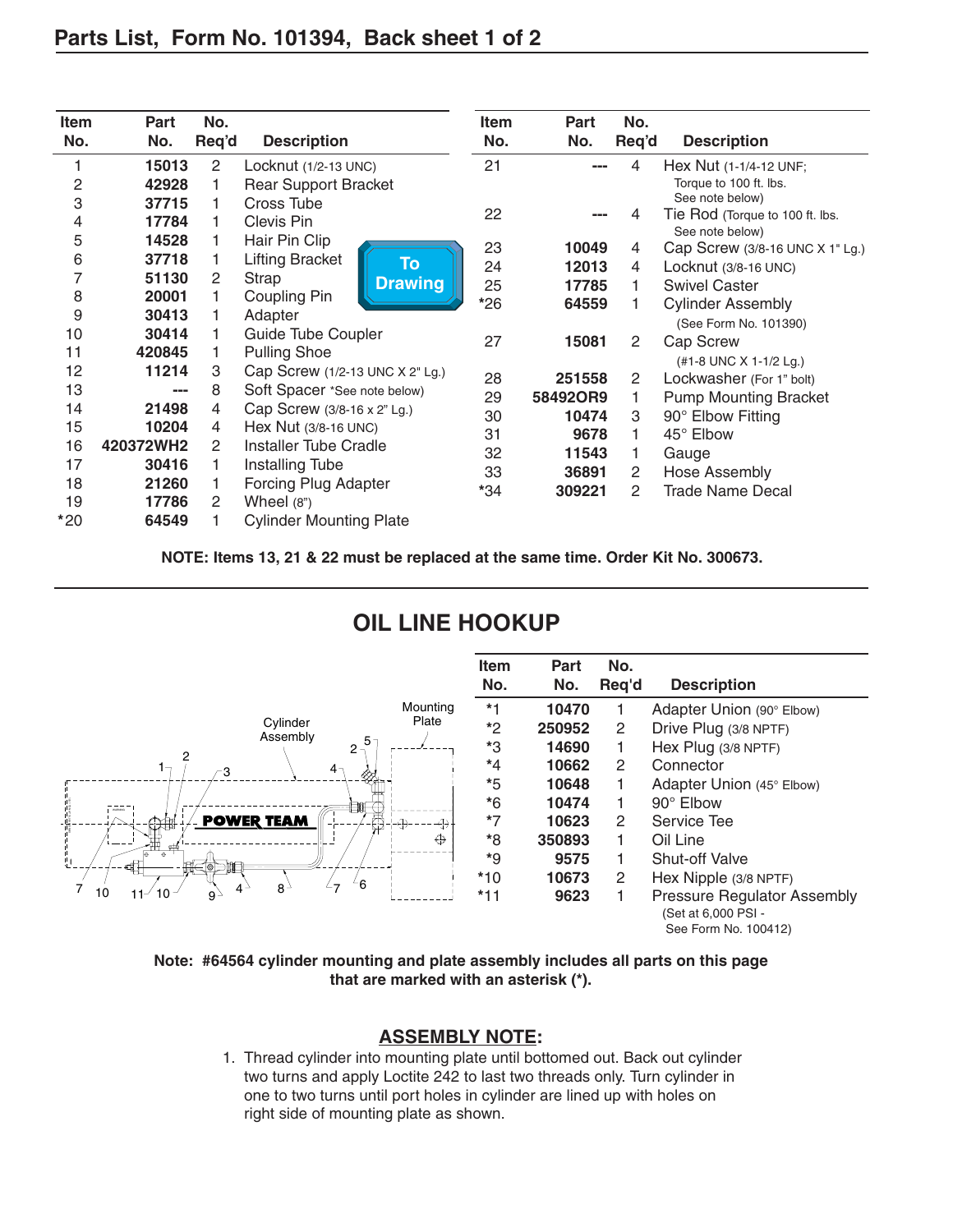

| Part  | No.   |                                                                               |
|-------|-------|-------------------------------------------------------------------------------|
| No.   | Req'd | <b>Description</b>                                                            |
| 10118 | 2     | Cap Screw (3/4-10-UNC X 1-1/2 Lg.)                                            |
| 10252 | 2     | Lockwasher (For 3/4 bolt)                                                     |
| 37714 |       | Axle Shaft                                                                    |
| 11902 | 4     | Retaining Ring (For 1-1/8 Dia. Shaft)                                         |
| 12330 | 4     | Washer (For 3/4 bolt)                                                         |
| 10076 | 4     | Cap Screw (1/2-20 UNF x 7/8 Lg.)                                              |
| 10249 | 4     | Lockwasher (For 1/2 bolt)                                                     |
| 60719 | 1     | Electric Hydraulic Pump (For                                                  |
|       |       | PR2100S; See Form Nos. 100384 & 102371)                                       |
|       |       | Electric Hydraulic Pump (For                                                  |
| 13894 | 2     | PR3100S; See Form Nos. 100353 & 102337)<br>Cap Screw (1/2-13 UNC x 3-3/4 Lg.) |
|       | 60685 |                                                                               |

Sheet No. 2 of 2 **Issue Date: 9-10-94**